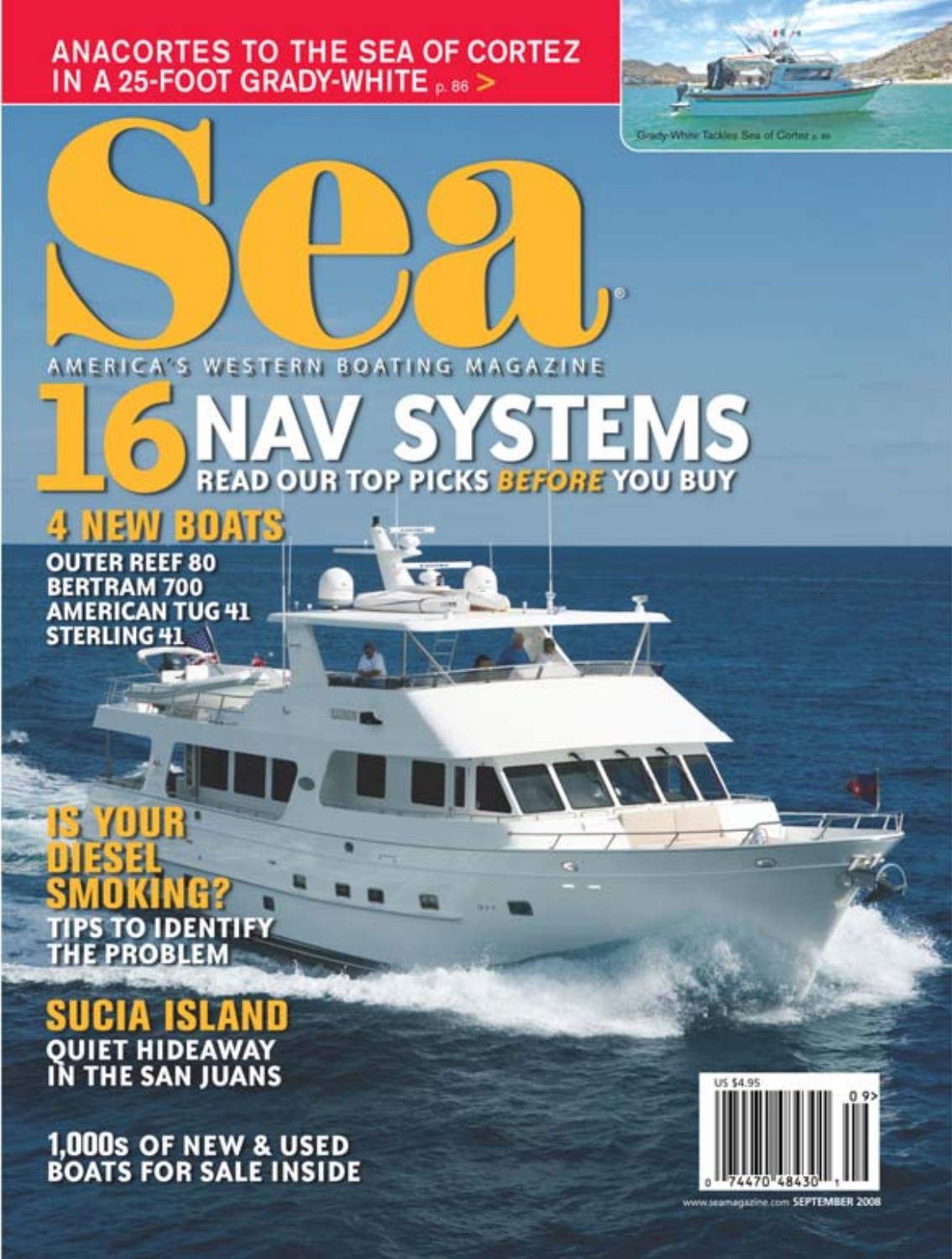microwave, full-sized fridge/freezer with teak veneer panels on the front, and a deep sink for cleaning pots and pans; granite counters and backsplashes add to the functionality of the galley. Chances are you'll be doing some level of cooking, as this galley is so inviting. If you don't know how to cook, learn!

To go forward to the lower helm and accommodation areas, you pass through a narrow passageway. Here you'll find a full storage cabinet for china and crystal on roll-out drawers (a super way to secure these fine items). A six-drawer U-Line wine chiller is optional, built into the wall with a glass door for viewing your vintage collection. Storage space abounds with drawers and cabinets utilizing any spare space, but stylishly incorporated into the interior motif.

Usually on sea trials, I meet the subject yacht at a marina, jump on and start going through the vessel and talking over features with the captain or sales reps who usually ride along. Then we head out and put the yacht through its paces, and I get some wheel time to judge the ride, feel, maneuverability, and so on. This all happened with the Outer Reef 80, but I was also lucky from another aspect.

I arranged to see *Illusion IV*, a recently commissioned Outer Reef 80, cruise close by from a shoreside location as it made its way to the marina, and see the boat in all its glory. This is one good-looking yacht; well proportioned and sleek, with large but not obtrusive salon windows, a large

**SOMETIMES, TO SEE THE DETAILS** of a yacht, you need to step back for a different perspective, as with the Outer Reef 80.

> hardtop with integrated radar arch and a good-sized aft deck. The extended rub/spray rail helps to accentuate the lower portholes. Evident also were the longitudinal drainage scuppers, side-to boarding gates and upturned flared bow. Seeing the detailed, trawler-like profile of the Outer Reef 80 gave me a better sense of what I would find when I boarded. And I wasn't disappointed.

# **DISTINCTIVELY DESIGNED**

This is a classic-looking yacht, inside and out. Satin-varnished finishes adorn the interior teak woodwork and veneer panels. The salon is huge despite the use of exterior side decks. *Illusion IV* is fitted out with

an L-shaped sofa and separate chair flanking a cocktail table to port. Two additional chairs complete with builtin ottomans surround the built-in entertainment center with a recessed TV to starboard. Wood window blinds tie into the surrounding décor, making this area inviting for casual relaxing or as a central gathering point.

Just forward on the salon level is a semiformal dining area that seats six. Carpeting and fabric selections include earthy tans and other beigebased colors that add definition to the room and carry forward to the lower helm.

Two steps up from the salon is the port-side galley, complete with everything you would expect on a housesized yacht. Along with standard appliances, *Illusion IV* has a Kitchen-Aid stove/oven unit with an upper

**Sea**Trial

# **Outer Reef 80** TAKING THE CLASSIC RAISED PILOTHOUSE TO A NEW PERSPECTIVE

BY CAPT. TOM SERIO





# **MULTIPLE VANTAGE POINTS**

The lower helm may be one of the most popular places to enjoy a cruise. A full helm dash, large enough to house four large VEI video screens (for charts, radar, cameras and more), a Northstar 6100i plotter, VHF radio and other electronic gadgets, allows for a full complement of just about any setup you can dream of. The flat area of the dash contains the Furuno keyboards, thruster controls, Glendinning

electronic engine controls and a battery of rocker switches and knobs. Dual Caterpillar engine control displays are placed directly in front of the wheel, keeping them in plain sight.

Visibility from the lower station is excellent, thanks to the five large forward house windows. Or, you can use the several optional fore, aft or side cameras that can guide you into a slip without breaking a sweat. If you need to step out, there are port and starboard

**TESTER'S OPINION: "This is a classic-looking yacht, inside and out.The Outer Reef 80 is well proportioned and sleek, and the ABT Trac stabilizers provide a comfortable and steady**

**ride in a beam sea."**